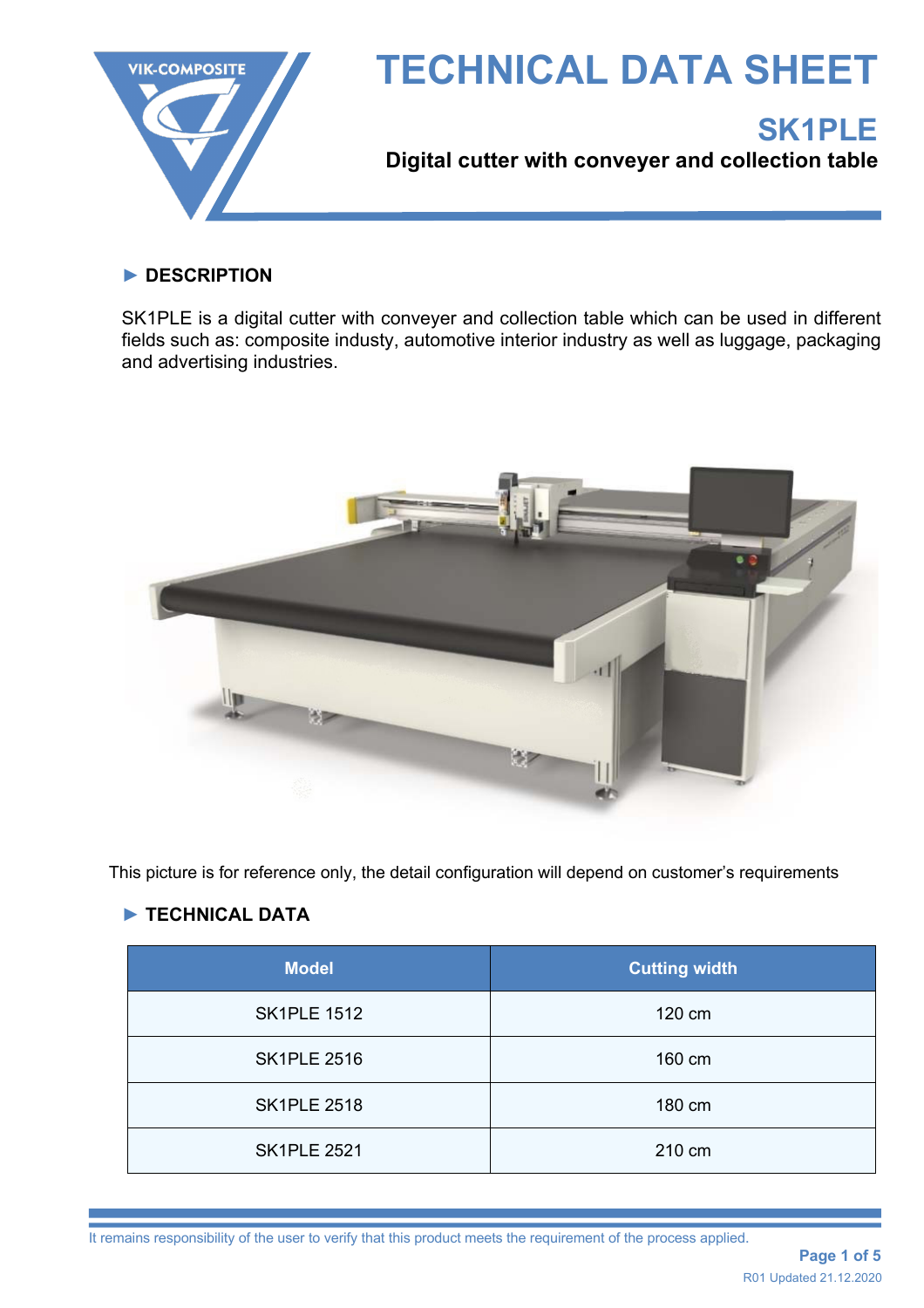

# **TECHNICAL DATA SHEET**



**Digital cutter with conveyer and collection table**

## **SK1PLE configuration list (standard option):**

| <b>Model</b>                                          | <b>Quantity</b> | <b>Remarks</b>                        |
|-------------------------------------------------------|-----------------|---------------------------------------|
| Passive feeding stand for roll less than 50 kg        | 1               |                                       |
| Grey conveyor table, servo technology                 | 1               | Also available in white               |
| Control center software                               | 1               |                                       |
| Active circular knife model                           | 1               | Installed on cutter                   |
| Notch model                                           | 1               | Installed on cutter                   |
| Pen model                                             | 1               | Installed on cutter                   |
| Air suction pump 9 kw                                 | 1               |                                       |
| Air compressor 1 kw                                   | 1               |                                       |
| Computer operation stand (exclude computer<br>itself) | 1               |                                       |
| Circular knife blades                                 | 5               | <b>FOC</b>                            |
| Notch knife blades                                    | $\overline{2}$  | <b>FOC</b>                            |
| Anti dust device                                      | 1               | In case if collection table available |

### **SK1PLE advantages:**

- Modular cutting tools: oscillating knife, active circular knife, CNC router, kiss cut, V-cut. Crease knife, drag knife can meet different material cutting requirements such as: PP paper, stickers, PVC board, acrylic sheet, corrugated paper, honey comb board and so on.
- **Anti-collision devices and infrared blocking device ensure operation safety**
- Smart and intelligent software guarantees easy operation. Powerful RD ability can meet Customer's special requirements
- **Exclusive adsorbtion technology, low noise, low energy consumption**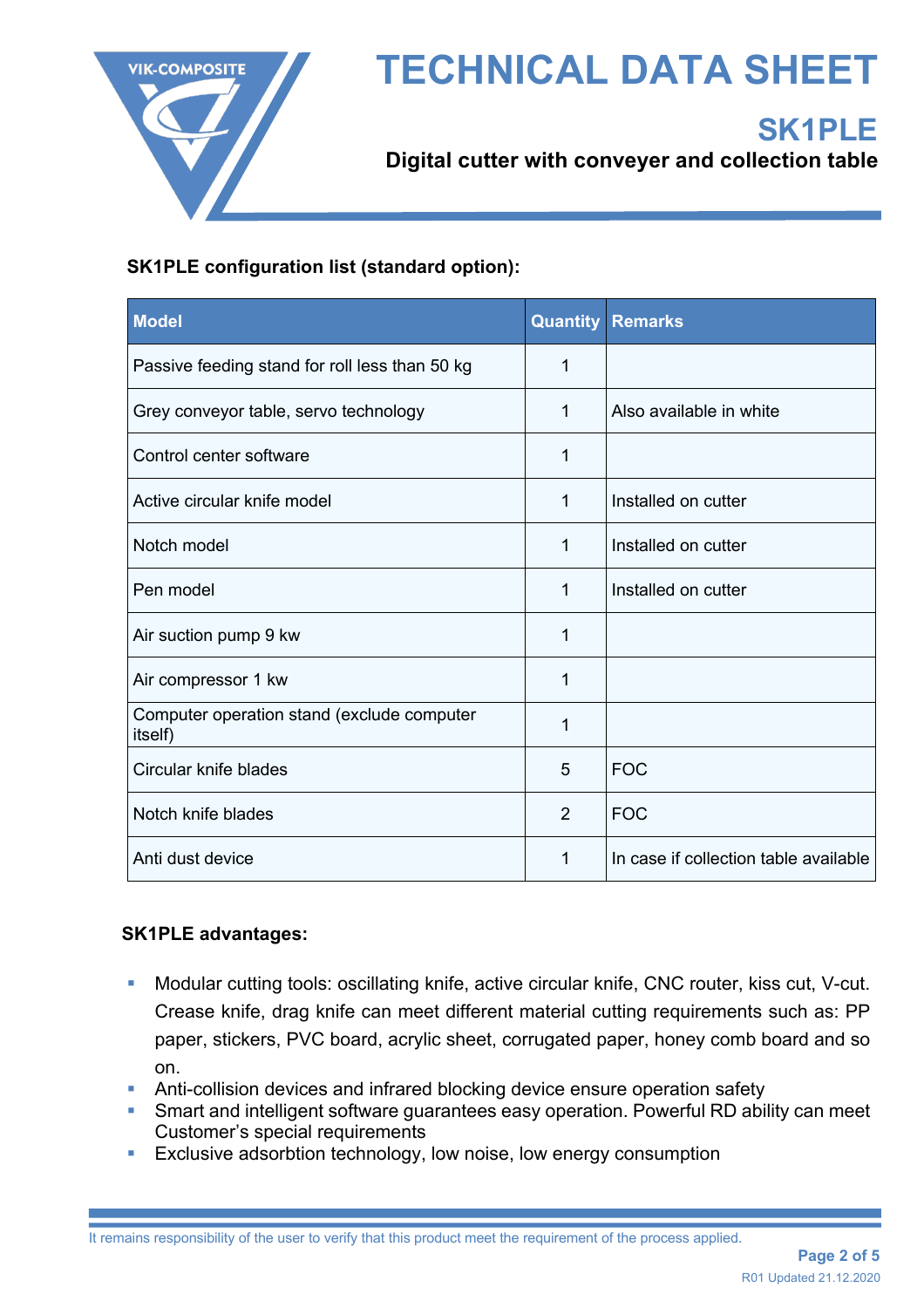

# **TECHNICAL DATA SHEET**

# **SK1PLE**

**Digital cutter with conveyer and collection table**

# **SK1PLE OPTIONAL COST:**

| <b>Reference</b>                 | <b>Model</b>                                 | <b>Remarks</b>                                |  |
|----------------------------------|----------------------------------------------|-----------------------------------------------|--|
| <b>SK1PLE-OKNIFE</b>             | Oscillating knife model                      | Interchangeable with<br>active circular knife |  |
| <b>SK1PLE-DKNIFE</b>             | Drag knife model                             |                                               |  |
| <b>SK1PLE-INKJET</b>             | HP45 Inkjet plotting model                   |                                               |  |
| SK1PLE-TABLE2.0                  | Conveyor collection table with length 2m     |                                               |  |
| SK1PLE-INKJETPLO                 | Inkjet model HP45                            | Marker plotting                               |  |
| SK1PLE-PROJECTCUT                | Projection system in plotting area           | 2 projectors                                  |  |
| SK1PLE-<br><b>PROJECTCOLLECT</b> | Projection system in collection area         | 2 projectors                                  |  |
| SK1PLE-DISPLAY                   | 50" display screen                           | In case projectors used                       |  |
| SK1PLE-CONVBELT                  | Additional conveyor belt                     |                                               |  |
| SK1PLE-OKNIFEBLADE               | Additional oscillating knife blade           |                                               |  |
| SK1PLE-DKNIFEBLADE               | Additional drag knife blade                  |                                               |  |
| SK1PLE-CKNIFEBLADE               | Additional active circular knife blade       |                                               |  |
| SK1PLE-NKNIFEBLADE               | Additional notch knife blade                 |                                               |  |
| SK1PLE-FEED                      | Active feeding machine                       | See below note *                              |  |
| SK1PLE-COLLECT                   | Auto collection device                       |                                               |  |
| SK1PLE-SOFT                      | Special application software function        |                                               |  |
| SK1PLE-KNIFE                     | Special knife blades                         |                                               |  |
| SK1PLE-COM                       | Communication with robot/MES/ERP/APS<br>etc. |                                               |  |
| <b>SK1PLE-TRAINING</b>           | One engineer installation & training cost    |                                               |  |

It remains responsibility of the user to verify that this product meet the requirement of the process applied.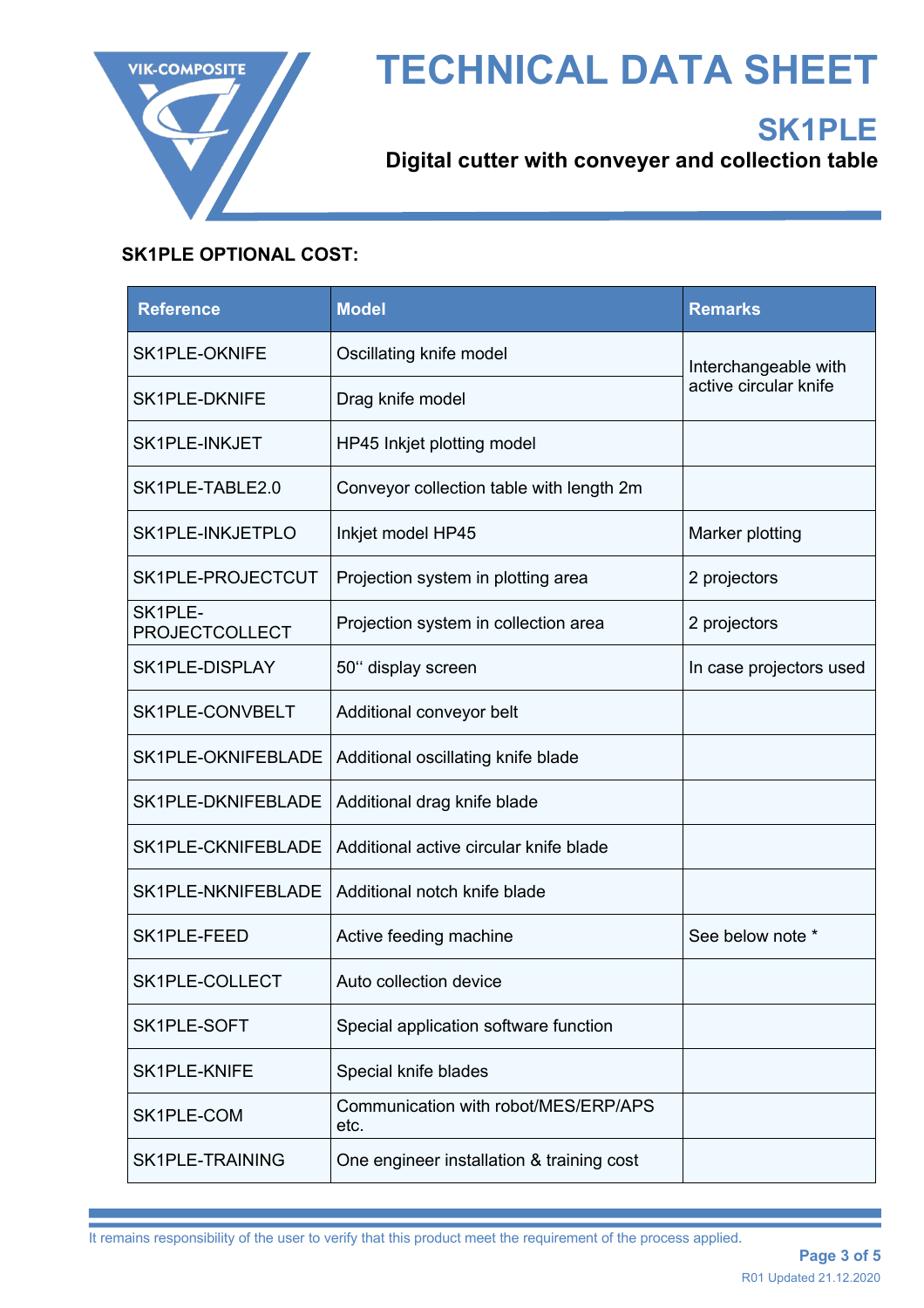

\* It is possible to supply several type of active feeding device. The final actual type depends on application request such as roll gross weight, side alignment, material elastic, material sticky, with or without center rod supporting etc.

## **► Picture of typical active feeding device design:**



### **► INSTALLATION AND TRAINING**

On door installation and training about 7-10 days are made by our engineer.

It remains responsibility of the user to verify that this product meet the requirement of the process applied.

**Page 4 of 5** R01 Updated 21.12.2020